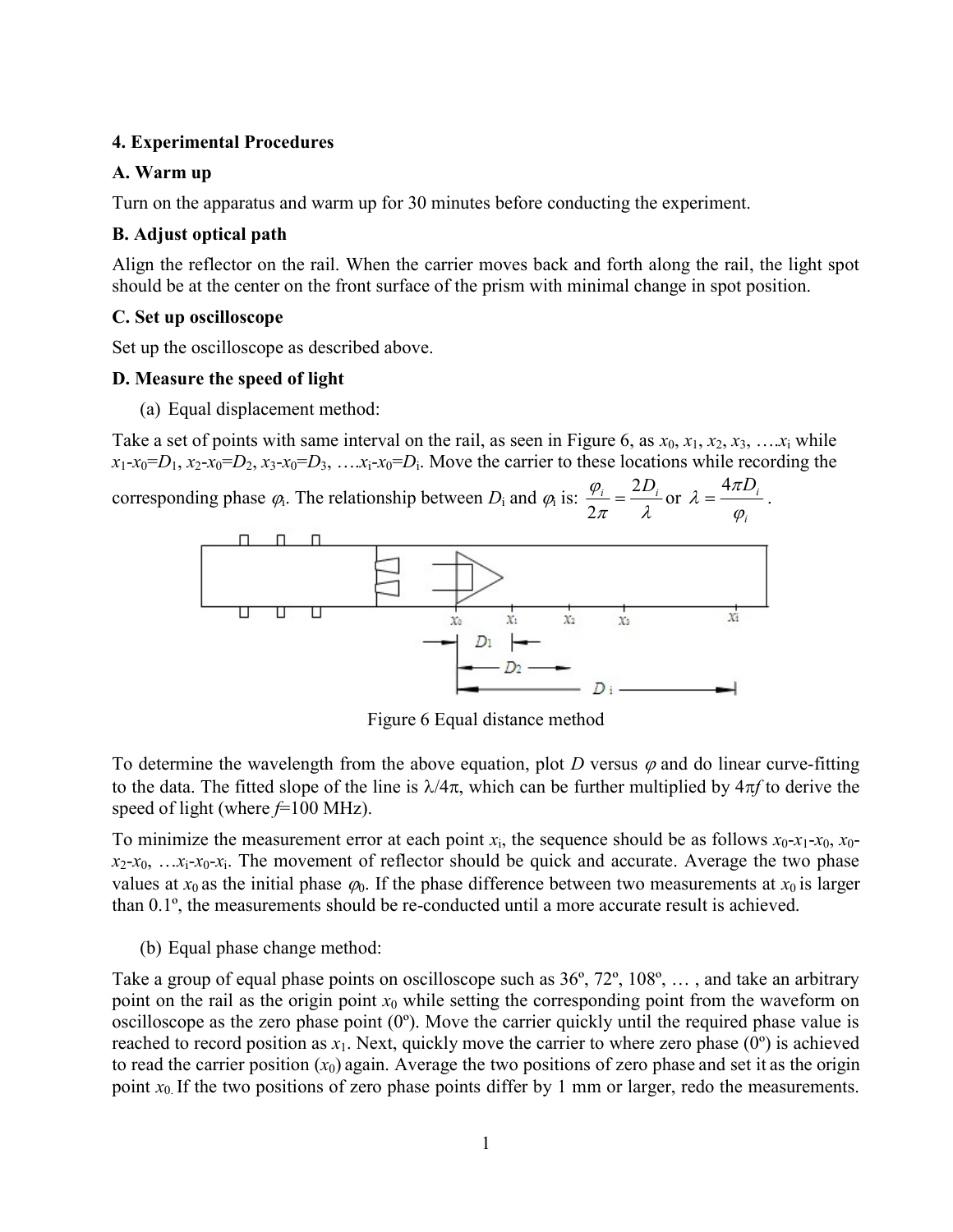Similarly, record  $D_i$  versus  $\varphi_i$  and obtain the slope by doing linear curve-fitting to the data. Finally, the speed of light is the fitted slope multiplied by  $4\pi f$  (where  $f=100$  MHz).

In general, the equal phase change method is more accurate than the equal displacement method.

#### E. Measure the refractive index of liquid medium using media tube (optional)

Move the reflector to the right end of the rail with its position set as  $x_0$  during this experiment. Record the corresponding phase of the measured signal as  $\varphi_0$ . We have:

$$
\varphi_0 = \frac{4\pi x_0}{\lambda} \tag{10}
$$

Place the two magnetic carriers on the optical rail and then put the sample tube containing a liquid medium on the magnetic carriers (Note: the sample tube is located between the electric unit and the reflector on carrier). Each carrier can be moved slightly in the transverse direction to include both optical beams to pass through the sample in the tube as much as possible. Due to the presence of the liquid sample in the optical paths, the waveform of the measured signal on the oscilloscope shifts to create a phase change. Record the corresponding phase of the measured signal as  $\varphi_1$ . We have

$$
\varphi_1 = \frac{4\pi \left[ x_0 + d(n-1) \right]}{\lambda} \tag{11}
$$

where *n* is the reflective index of the medium, and *d* is the length of the media tube along the optical path. By subtracting (10) from (11), we get

$$
\Delta \varphi = |\varphi_1 - \varphi_0| = \frac{4\pi d(n-1)}{\lambda} \tag{12}
$$

Using the wavelength value acquired in the previous experiment as described in section 4-D-(a) and the phase shift measured per Figure 5, the refractive index of the liquid in the tube can be derived from (12).

#### 5. Operation and Safety Precautions

- Keep the surface of the reflector from finger print, humidity, or scratch. Store the reflector in its original packaging box in dry and dust-free environment. If the coating surface of the mirror needs cleaning, use lens tissue with mixed solution of alcohol and diethyl ether  $(4:1)$ .
- Warning: avoid direct eye exposure to the laser beam (class IIIa laser safety).



Note: The following data are for reference only, not the criteria for apparatus performance: